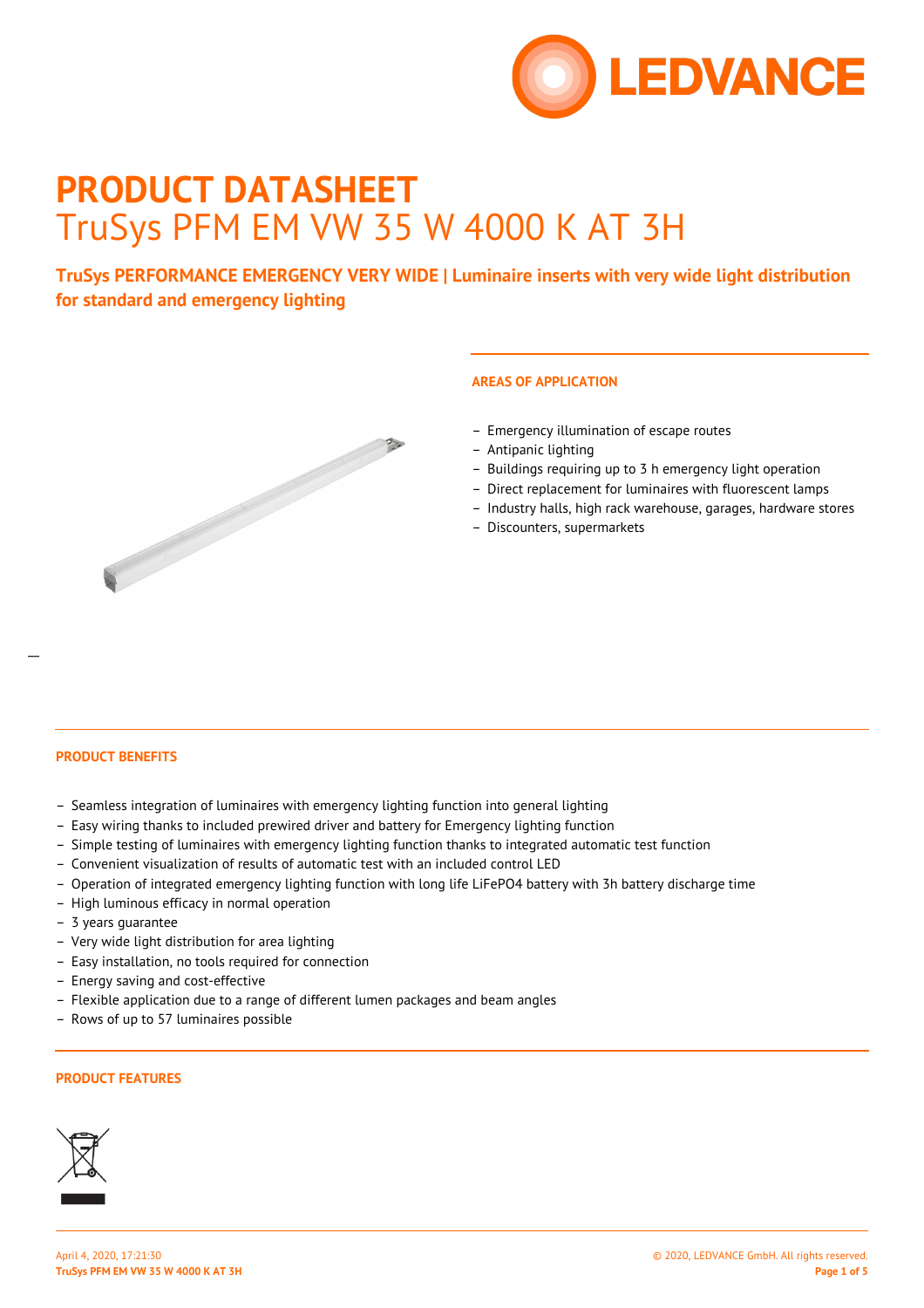- Certified according to European norms (EN 60598-1:2015; EN 60598-2-22:2014)
- Luminaire suited for normal lighting and emergency lighting
- Self-contained luminaires
- Emergency lighting function: battery discharge time of 3 h
- Function test of emergency lighting: automatic (AT)
- Battery technology: LiFePO4
- Beam angle very wide: 120°
- Click into place solution with smart click buttons
- Luminous efficacy: up to 160 lm/W
- Fixed luminare taps
- Steel-sheet housing

### **TECHNICAL DATA**

### Electrical data

 $\overline{a}$ 

| Nominal wattage                          | 35.00 W               |
|------------------------------------------|-----------------------|
| <b>Operating mode</b>                    | Integrated LED driver |
| <b>Nominal voltage</b>                   | 220240 V              |
| <b>Mains frequency</b>                   | 50/60 Hz              |
| Power factor $\lambda$                   | > 0.90                |
| Inrush current                           | 25 A                  |
| <b>Total harmonic distortion</b>         | $< 20\%$              |
| Wattage in emergency operation mode      | 4.0 W                 |
| Nominal voltage of battery               | 3.2V                  |
| Wattage in maintained operation mode     | 35.0 W                |
| Inrush current time T<br>h <sub>50</sub> | $220 \mu s$           |

### Luminaire control gear data

| <b>ECG</b> - Output ripple current       | $< 20\%$ |
|------------------------------------------|----------|
| <b>Low flicker</b>                       | Yes      |
| Max, no. of lum, on circuit break, B16 A | 13       |
| Max, no. of lum, on circuit break, C10 A | 12       |
| Max. no. of lum. on circuit break. C16 A | 19       |

### Photometrical data

| Color temperature                    | 4000 K     |
|--------------------------------------|------------|
| Color rendering index Ra             | $\geq 80$  |
| Light color (designation)            | Cool White |
| Luminous flux                        | 5600 lm    |
| <b>Luminous efficacy</b>             | 160 lm/W   |
| Standard deviation of color matching | $<$ 3 sdcm |

### Light technical data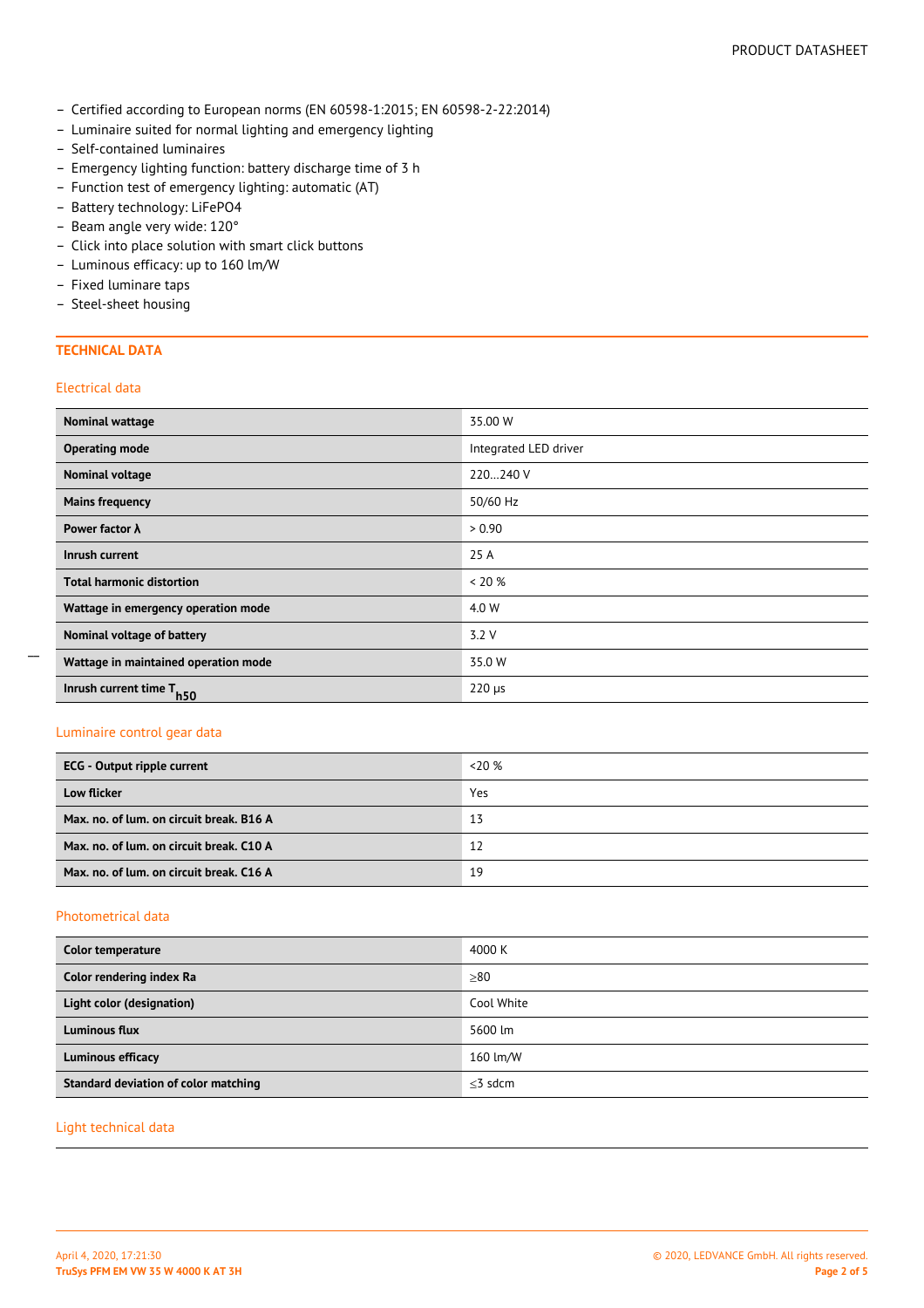### PRODUCT DATASHEET

| Beam angle              | 120° |
|-------------------------|------|
| <b>UGR</b> lateral      | 23   |
| <b>UGR longitudinal</b> | 23   |

### Dimensions & weight



| Length                | 1500 mm   |
|-----------------------|-----------|
| Width                 | 66.8 mm   |
| <b>Height</b>         | 39.4 mm   |
| <b>Product weight</b> | 1660.00 g |

### Colors & materials

 $\overline{a}$ 

| <b>Product color</b> | White                         |
|----------------------|-------------------------------|
| <b>Housing color</b> | White                         |
| <b>Body material</b> | Steel                         |
| Cover material       | Polymethylmethacrylate (PMMA) |

### Temperatures & operating conditions

| Ambient temperature range | …+40 ° <sup>∽</sup><br>-25 |
|---------------------------|----------------------------|
|                           |                            |

### Lifespan

| Number of switching cycles          | 100000  |
|-------------------------------------|---------|
| Lifespan L70/B50 at 25 °C           | 65000 h |
| Lifespan L80/B10 at 25 $^{\circ}$ C | 60000 h |
| Lifespan L90/B10 at 25 $^{\circ}$ C | 50000 h |

## Additional product data

| <b>Mounting type</b>     | Suspended/Surface         |
|--------------------------|---------------------------|
| <b>Mounting location</b> | Mounting rail             |
| <b>Product remark</b>    | Available from March 2020 |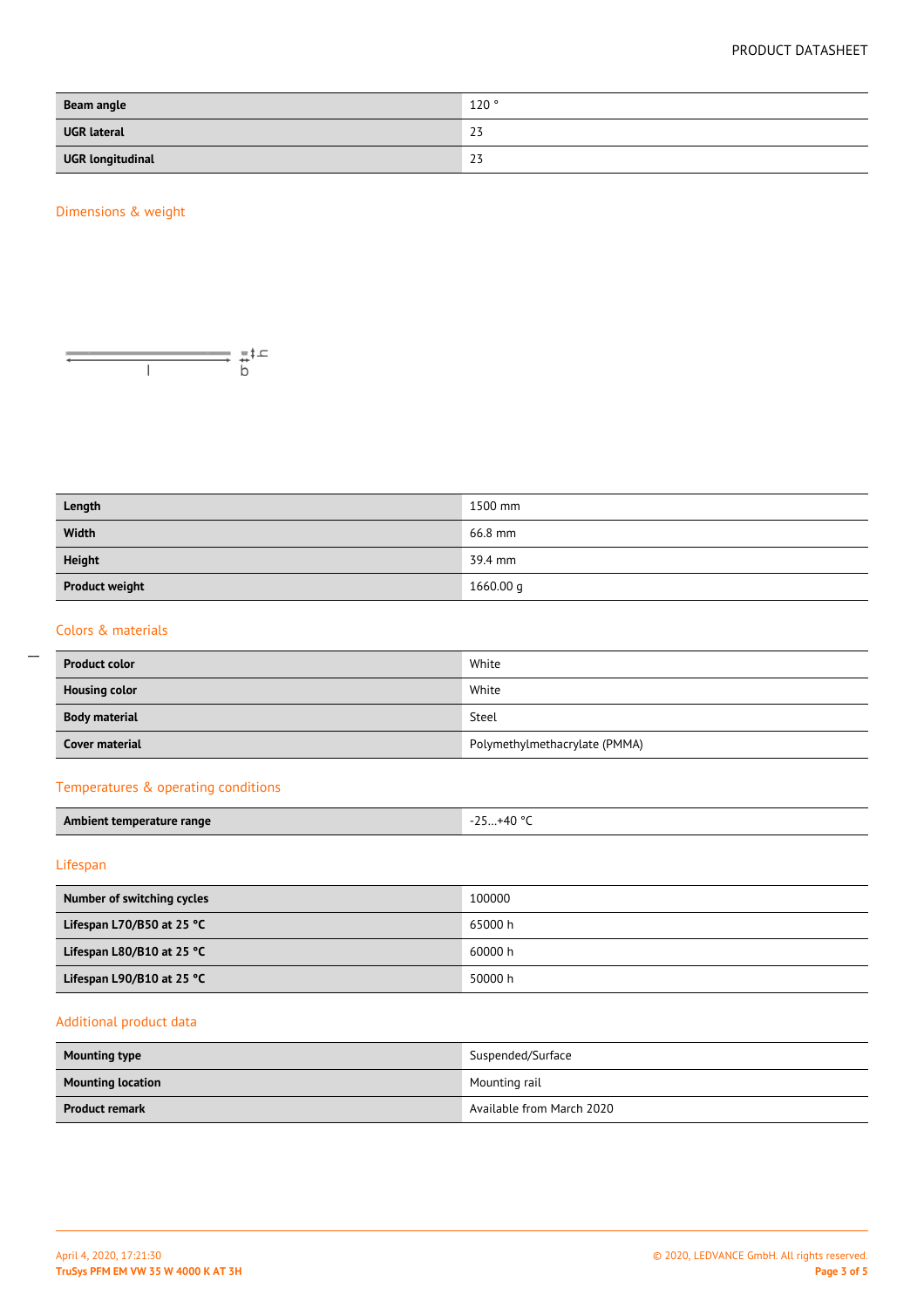### Capabilities

| <b>Dimmable</b>                  | Yes                |
|----------------------------------|--------------------|
| Type of connection               | Plug-In connection |
| Type of emergency operation test | Automatic          |
| Integrated test switch           | No                 |
| LED module replaceable           | Not replaceable    |

# Certificates & standards

| Type of protection                      | <b>IP20</b>            |
|-----------------------------------------|------------------------|
| <b>Protection class</b>                 |                        |
| Protection class IK (shock resistance)  | IK04                   |
| Glow Wire Test according to IEC 695-2-1 | 650 °C                 |
| Photobiological safety group EN62778    | RG 1                   |
| <b>Standards</b>                        | CE/CB/ENEC 18/EAC/RoHS |
|                                         |                        |

### Logistical data

| Temperature range at storage | 5+35 °C |
|------------------------------|---------|
|------------------------------|---------|

## Light Distribution

 $\overline{a}$ 



# CO/C180

**EQUIPMENT / ACCESSORIES**

## LDC typ cone LDC typ polar